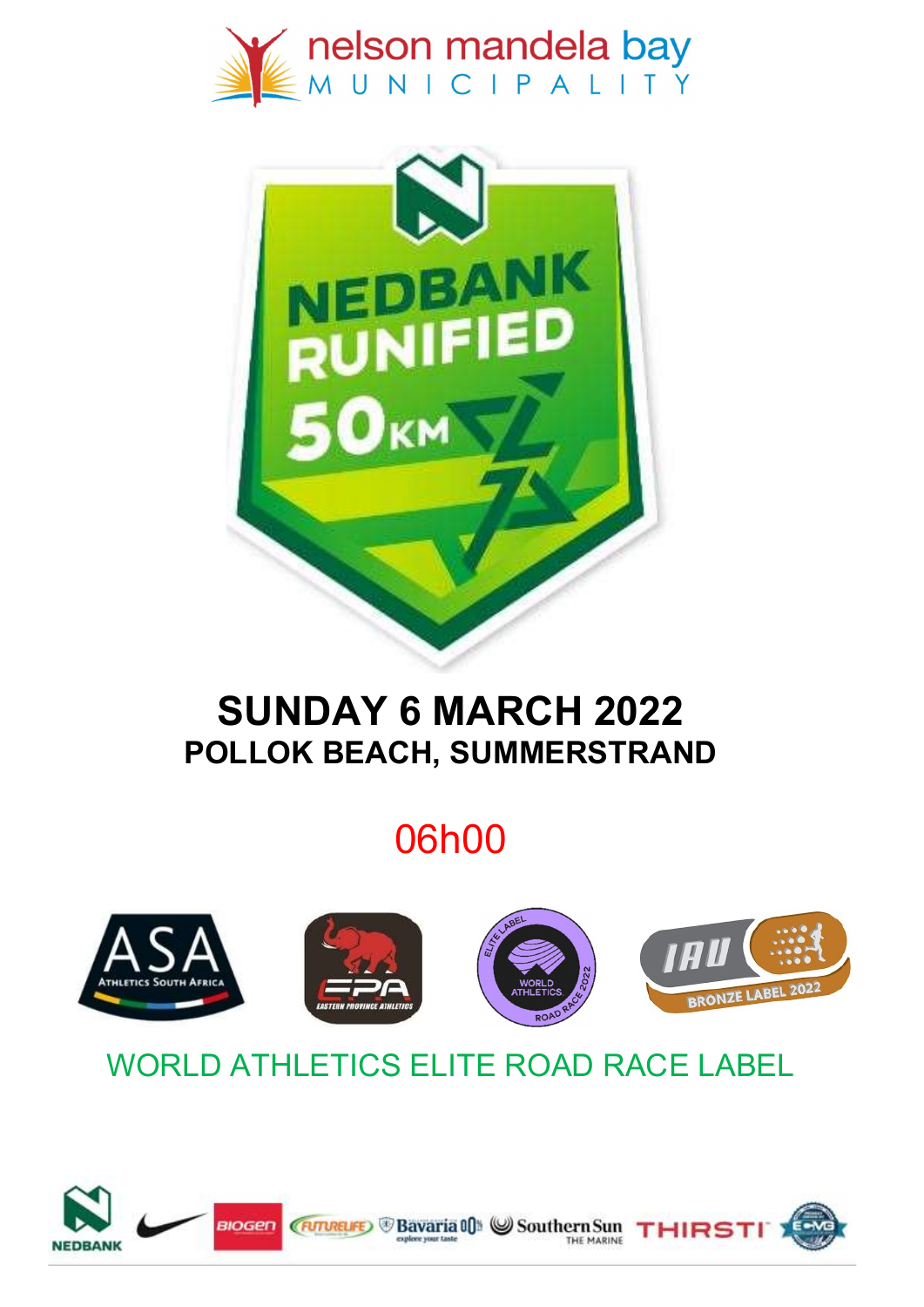

#### Rules and Regulations

- 1. Organised in accordance with the rules and regulations of World Athletics, ASA and EPA.
- 2. Athletes must in particular note that this event is a World Athletics Elite Label and will be held to those standards.
- 3. World Athletics ranked Elite Athletes participation may only be contracted through an qualified Athletes Representative, the National Federation or direct with the athlete.
- 4. All athletes indemnify the National, Provincial and Regional bodies, sponsors and organizers against all and any actions of whatsoever nature.
- 5. Athletes must be licensed members of a club affiliated to ASA. Invited / International athletes will be provided with the necessary temporary license as per ASA rules.
- 6. Athletes must be at least 20 years or older to participate in the 50km.
- 7. Athletes who have been vaccinated should upload their vaccination certificates to the web site at time of entry, or before race day if they get their vaccination between entry and race day.
- 8. Athletes must run in officially recognised Club or World Athletics colours with the Official race number on the front and back of the vest. Licence numbers are not required as ASA special race number rules apply. Additionally it is the athletes responsibility to ensure their vests comply with World Athletics rules and advertising regulations.
- 9. Athletes must attend a compulsory Athlete Technical meeting on Saturday at 14h00. in the Race hotel. Athletes must bring their running kit and their shoe declaration form which will be included in the race pack. This is a World Athletics elite label event and athletes are required to declare, and abide by their declaration, for the shoes they use on race day. A list of acceptable shoes will be displayed at race registration and is also available on the World Athletics web site which is updated every Friday. The athlete is responsible for ensuring the declaration form is submitted by end of the Athletes Technical Meeting. It the intention is to wear a shoe that is not on the list this must be brought to the attention of the chief referee or technical manager at the meeting.
- 10. Race venue is an alcohol free and spectator free zone.
- 11. The 50km race will start at 06:00 from Pollock beach.
- 12. The women will start first and separate from the men who will start 6h30.
- 13. The route follows a 10km lap running south towards the Golf Club, turns to run north to turn at Kings Beach and return to Pollock beach. There will be 5 complete laps.
- 14. All Traffic Officials, Covid Officials and marshals must be obeyed. Breach of any Covid regulation or requirement may lead to instant removal without appeal. The race organiser and safety / covid officer have final decision in this regard
- 15. The athlete will have two race numbers and both contain a chip. Under no circumstances must the number be folded.
- 16. Timing will be from Gun to Mat. Due to Covid all runners will be required to maintain social distancing with masks until 2 minutes prior to the start. There is a very strict protocol for line up and start and ALL runners will be required to abide 100% to this start process. Any contravention will bring instant disqualification from any of the start officials.
- 17. The Race medical staff may attend the athlete during the event and can, when necessary, require the athlete to withdraw from the race.
- 18. Refreshment tables will offer water, and Biogen energy gels, and a coke type drink.
- 19. Personal drinks will be available on each lap at approximately 5km and 9.3km. Athletes who wish to make use of this must provide their own bottles and distinctive decoration / label that will be include their race number. These must be handed in immediately after the technical meeting and will be cool stored under security to be placed on the tables by officials. ONLY race officials will be allowed to be in the athletes personal drink tables.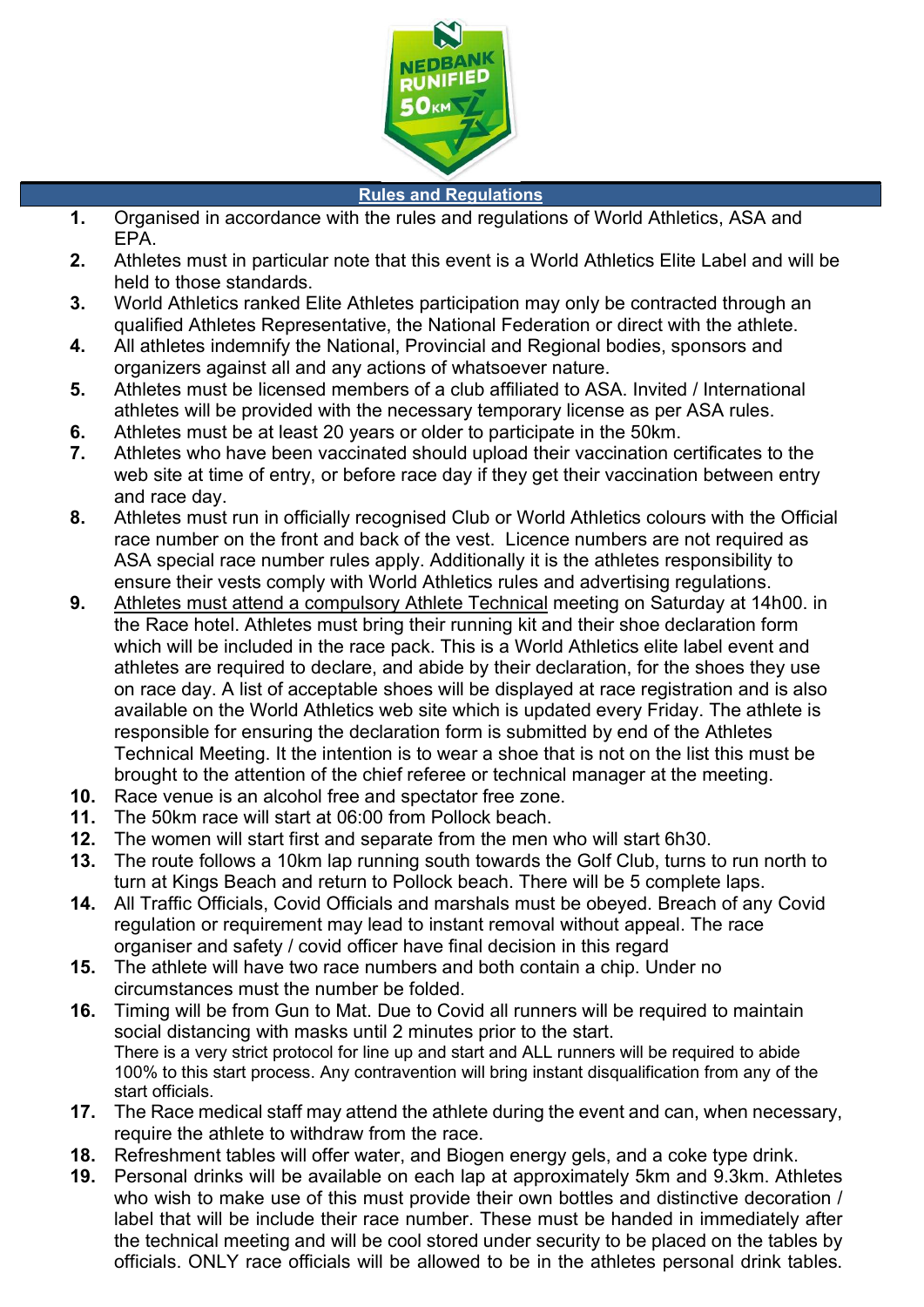The athlete will be required to collect their own bottles from the table under the supervision of race officials.

- 20. Managers, coaches, and other personnel are NOT allowed to tour the route, NOR provide any form of coaching, medical assistance or refreshment at any time during the race.
- 21. All waste must be disposed of in the "Refuse Throw areas" provided along the route up to 200m past the water point. Litter MUST be discarded into these very large areas. This is considered Covid Medical waste. For this reason, littering in non-designated areas may lead to instant disqualification. Intentional littering could also lead to disqualification. It is every athletes responsibility to read, and comply with these requirements. No contraventions will be entertained
- 22. There is a 20 metre "No Go" area immediately before and another immediately following the finish line. The athlete must exit these areas as early as possible and collect a new Mask which must be worn from this point.
- 23. There will be Doping Control at the event under the authority of the Athlete Integrity Unit and SAIDS. This may require any athlete to be subjected to testing both before and or after the race in accordance with all relevant World Athletic rules. When finishing the race those selected for testing will be approached and chaperoned from that point by Doping Control staff.
- 24. All finishers must self-collect their event medal and refreshment as they exit the finish area.
- 25. Gold, Silver and Bronze medals will be awarded to the overall Male and Female winners at the finish line. This will be for live broadcast and those runners will be escorted to the award area immediately after finishing and any initial interview.
- 26. The cut off time for the race is 5 hours.
- 27. Full results, photographs and live streaming will be available on www.nickbsport.com
- 28. Live results coverage will be provided on Finishtime and on Nedbank site.

#### Entry Criteria and Prize Money

- The event is a based-on invite with a 200-runner limit including suitable age group athletes who declare their intention and have reasonable ability to go for the relevant World Age Group Best. National records will also be considered providing the athlete declares their intent to break that record at the Technical Meeting and provide proof of the current record. The athlete will be responsible for the costs of any doping control required for the ratification of the record.
- World Age Group Best can be broken on a 5-year category.
- Athletes may also focus on their relevant Continental Best.
- The value of the cash incentives for Age Group and Continental Best will be announced at the Athletes Technical Meeting when the number of Age Categories and Continents represented is clear.
- Athletes are responsible for, and must, ensure that all entry details are complete and correct at the time of registration. The athlete must ensure they are correctly affiliated to any organization required for the recognition of the best / record. Any omission on details may affect the status of the record or best.
- The athlete who believes they have broken a record or best must report to the race referee and doping control officer immediately after exiting the No Go Zone at the finish.
- The organizer has right to declare any record / best attempt publicly as part of event promotion
- The organizer has the option of providing suitable legal pacers. The Pacing strategy will be announced at the compulsory Athletes Technical Meeting.
- Application to enter the event is as below:
	- $\circ$  Athletes who meet the identified men and women criteria based on previous 50km, marathon and / or 10km in the tables below can apply to organizers for consideration of entry. E-Mail to nbsport@lantic.net or nickbsport@lantic.net
	- $\circ$  The athlete must provide a resume to support their application showing their potential to compete at the required record level.Platinum level will get free entry.
	- $\circ$  The organizers have the option, but no obligation, to assist an athlete with expenses based on the submission.
	- $\circ$  The organizers may accept other / additional athletes who do not make the required age category criteria for purposes of achieving set numbers for competition, pacing or ambassadorial roles.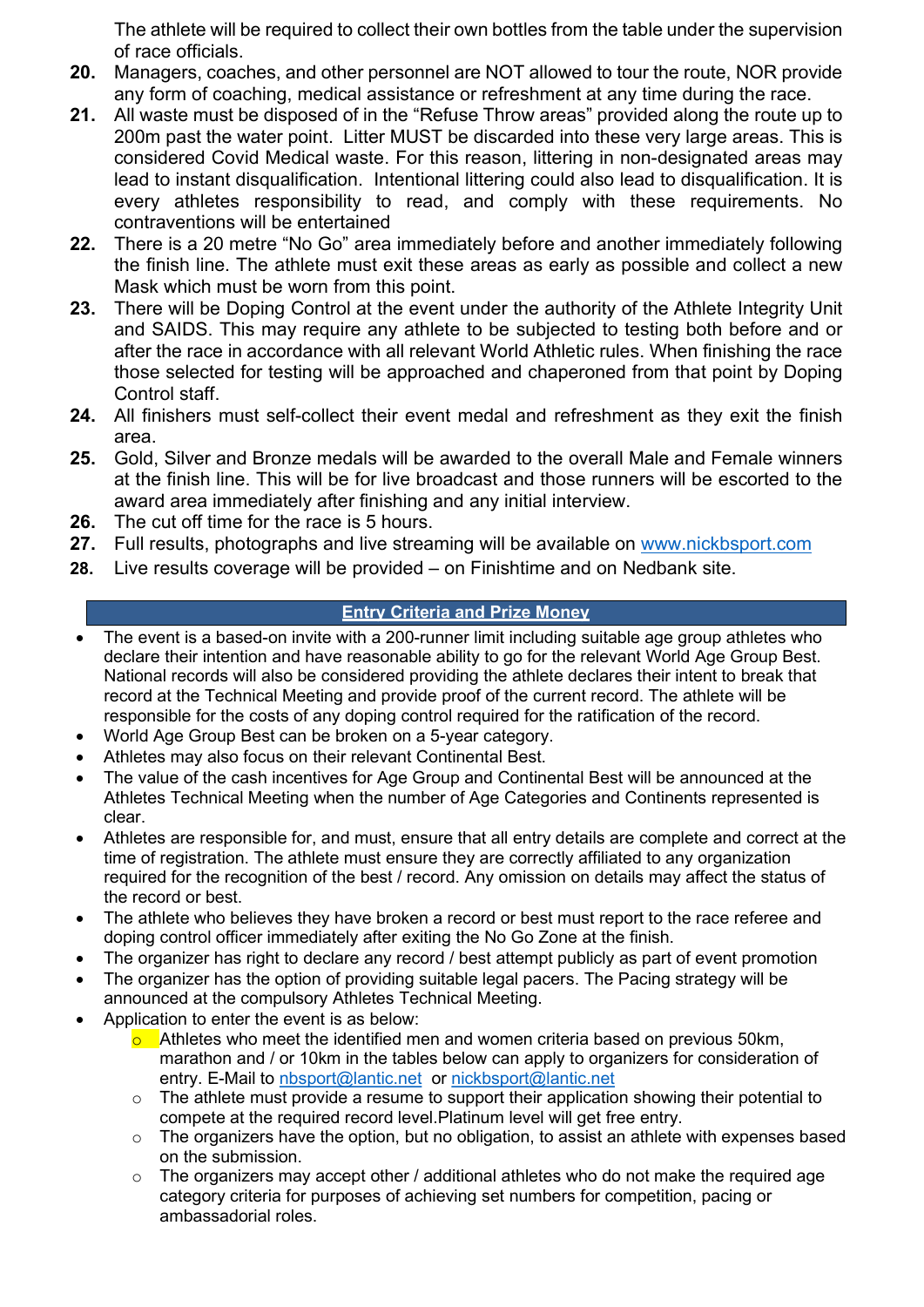|                                |                                                                                                                                                                                                                                                                                                                                                                                                                                                                                                                                                                                                   |             |                 |         | <b>50km PRIZE MONEY</b>       |        |         |        |                                           |        |
|--------------------------------|---------------------------------------------------------------------------------------------------------------------------------------------------------------------------------------------------------------------------------------------------------------------------------------------------------------------------------------------------------------------------------------------------------------------------------------------------------------------------------------------------------------------------------------------------------------------------------------------------|-------------|-----------------|---------|-------------------------------|--------|---------|--------|-------------------------------------------|--------|
| Men &<br><b>Women</b>          | 1st                                                                                                                                                                                                                                                                                                                                                                                                                                                                                                                                                                                               | 2nd         | 3rd             | 4th     | 5th                           | 6th    | 7th     | 8th    | 9th                                       | 10th   |
| Open                           | R130 000                                                                                                                                                                                                                                                                                                                                                                                                                                                                                                                                                                                          | R60 000     | R35 000         | R25 000 | R10 000                       | R7 000 | R 6 000 | R5 000 | R <sub>2</sub> 500                        | R1 000 |
| 35-39                          | R <sub>2</sub> 000                                                                                                                                                                                                                                                                                                                                                                                                                                                                                                                                                                                |             |                 |         |                               |        |         |        |                                           |        |
| 40-44                          | R <sub>2</sub> 000                                                                                                                                                                                                                                                                                                                                                                                                                                                                                                                                                                                |             |                 |         |                               |        |         |        |                                           |        |
| 45-49                          | R <sub>2</sub> 000                                                                                                                                                                                                                                                                                                                                                                                                                                                                                                                                                                                |             | N               |         |                               |        |         |        |                                           |        |
| 50-54                          | R <sub>2</sub> 000                                                                                                                                                                                                                                                                                                                                                                                                                                                                                                                                                                                |             |                 |         |                               |        |         |        |                                           |        |
| 55-59                          | R <sub>2</sub> 000                                                                                                                                                                                                                                                                                                                                                                                                                                                                                                                                                                                |             | <b>RUNIFIED</b> |         |                               |        |         |        | <b>nelson mandela bay</b><br>MUNICIPALITY |        |
| 60-64                          | R <sub>2</sub> 000                                                                                                                                                                                                                                                                                                                                                                                                                                                                                                                                                                                | <b>50KM</b> |                 |         |                               |        |         |        |                                           |        |
| 65-69                          | R <sub>2</sub> 000                                                                                                                                                                                                                                                                                                                                                                                                                                                                                                                                                                                |             |                 |         |                               |        |         |        |                                           |        |
| $70+$                          | R <sub>2</sub> 000                                                                                                                                                                                                                                                                                                                                                                                                                                                                                                                                                                                |             |                 |         |                               |        |         |        |                                           |        |
|                                | <b>Continental Records</b>                                                                                                                                                                                                                                                                                                                                                                                                                                                                                                                                                                        |             |                 |         |                               |        |         |        |                                           |        |
| <b>Africa</b>                  | R <sub>2</sub> 500                                                                                                                                                                                                                                                                                                                                                                                                                                                                                                                                                                                |             |                 |         |                               |        |         |        |                                           |        |
| Asia                           | R <sub>2</sub> 500                                                                                                                                                                                                                                                                                                                                                                                                                                                                                                                                                                                |             |                 |         |                               |        |         |        |                                           |        |
| <b>Europe</b>                  | R <sub>2</sub> 500                                                                                                                                                                                                                                                                                                                                                                                                                                                                                                                                                                                |             |                 |         |                               |        |         |        |                                           |        |
| <b>North</b><br><b>America</b> | R <sub>2</sub> 500                                                                                                                                                                                                                                                                                                                                                                                                                                                                                                                                                                                |             |                 |         | <b><i>ROBINSE ATMLÉTA</i></b> |        |         |        | <b>BRONZE LABEL 2022</b>                  |        |
| Oceania                        | R <sub>2</sub> 500                                                                                                                                                                                                                                                                                                                                                                                                                                                                                                                                                                                |             |                 |         |                               |        |         |        |                                           |        |
| <b>South</b>                   | R <sub>2</sub> 500                                                                                                                                                                                                                                                                                                                                                                                                                                                                                                                                                                                |             |                 |         |                               |        |         |        |                                           |        |
| <b>America</b>                 |                                                                                                                                                                                                                                                                                                                                                                                                                                                                                                                                                                                                   |             |                 |         |                               |        |         |        |                                           |        |
|                                | Prize money for 50km (All Prize money will be paid via EFT once clearance has been received from Athletics South<br>Africa. No cash prize money will be paid to athletes. ID Documents are needed for category winners.<br>All international athletes will be subject to Income Tax, which will be deducted from all money received (including money<br>received from prize money, incentives and any appearance fee (where applicable) as is required by the South African<br>Revenue service. Furthermore, some athletes/Managers may need to be required to get SARB approval prior to payment |             |                 |         |                               |        |         |        |                                           |        |

### Open and Age group entry criteria:

being made.

| Women Record Attempt Criteria |          |                                                           |                                    | Men 50km Record Guideline criteria or by approval |                               |                           |                                              |                             |                  |
|-------------------------------|----------|-----------------------------------------------------------|------------------------------------|---------------------------------------------------|-------------------------------|---------------------------|----------------------------------------------|-----------------------------|------------------|
| <b>Current Record or Best</b> |          | 50km                                                      | <b>Guideline of Entry Standard</b> |                                                   | <b>Current Record or Best</b> |                           | 50km                                         | <b>Guideline Criteria</b>   |                  |
| age                           | 50km     | Criteria (IAU<br>International<br>/ National<br>standard) | Marathon                           | 10km                                              | <b>Age Group</b>              | Current<br>50km<br>Record | Criteria (IAU<br>International<br>/ National | Marathon<br><b>Criteria</b> | 10km<br>Criteria |
| Senior 20-                    | 02:59:54 | 03:59:00                                                  | 03:12:00                           | 41:30                                             |                               |                           | standard)                                    |                             |                  |
| 34                            |          |                                                           |                                    |                                                   | Senior (20-                   | 02:42:07                  | 3:08:00                                      | 02:31:30                    | 32:30            |
| women                         | 03:04:24 | 03:59:00                                                  | 03:12:00                           | 41:30                                             | 34)                           |                           |                                              |                             |                  |
| only                          |          |                                                           |                                    |                                                   | 35                            | 02:42:14                  | 03:08:00                                     | 02:31:30                    | 32:30            |
| 35                            | 03:10:27 | 03:59:00                                                  | 03:12:00                           | 41:30                                             | 40                            | 02:48:39                  | 03:08:00                                     | 02:31:30                    | 32:30            |
| 40                            | 03:07:20 | 03:59:00                                                  | 03:12:00                           | 41:30                                             | 45                            | 02:55:00                  | 03:08:00                                     | 03:31:30                    | 32:30            |
| 45                            | 03:24:04 | 03:59:00                                                  | 03:12:00                           | 41:30                                             | 50                            | 02:58:18                  | 03:08:00                                     | 02:31:30                    | 32:30            |
| 50                            | 03:41:57 | 03:59:00                                                  | 03:12:00                           | 41:30                                             |                               |                           |                                              |                             |                  |
| 55                            | 03:56:52 | 03:59:00                                                  | 03:16:00                           | 42:30                                             | 55                            | 03:17:26                  | 03:24:00                                     | 02:44:00                    | 35:00            |
| 60                            | 04:12:55 | 04:20:00                                                  | 03:29:00                           | 45:00                                             | 60                            | 03:06:28                  | 03:13:00                                     | 02:35:00                    | 34:00            |
| 65                            | 04:38:22 | 04:44:00                                                  | 03:49:00                           | 49:00                                             | 65                            | 03:34:18                  | 03:40:00                                     | 02:57:00                    | 38:00            |
| 70                            | 04:48:23 | 04:54:00                                                  | 03:57:00                           | 51:00                                             | 70                            | 04:15:55                  | 04:22:00                                     | 03:31:00                    | 45:00            |
| 75                            | 05:53:54 | 06:00:00                                                  | 04:50:00                           | 1:02:00                                           | 75                            | 04:14:57                  | 04:22:00                                     | 03:31:00                    | 45:00            |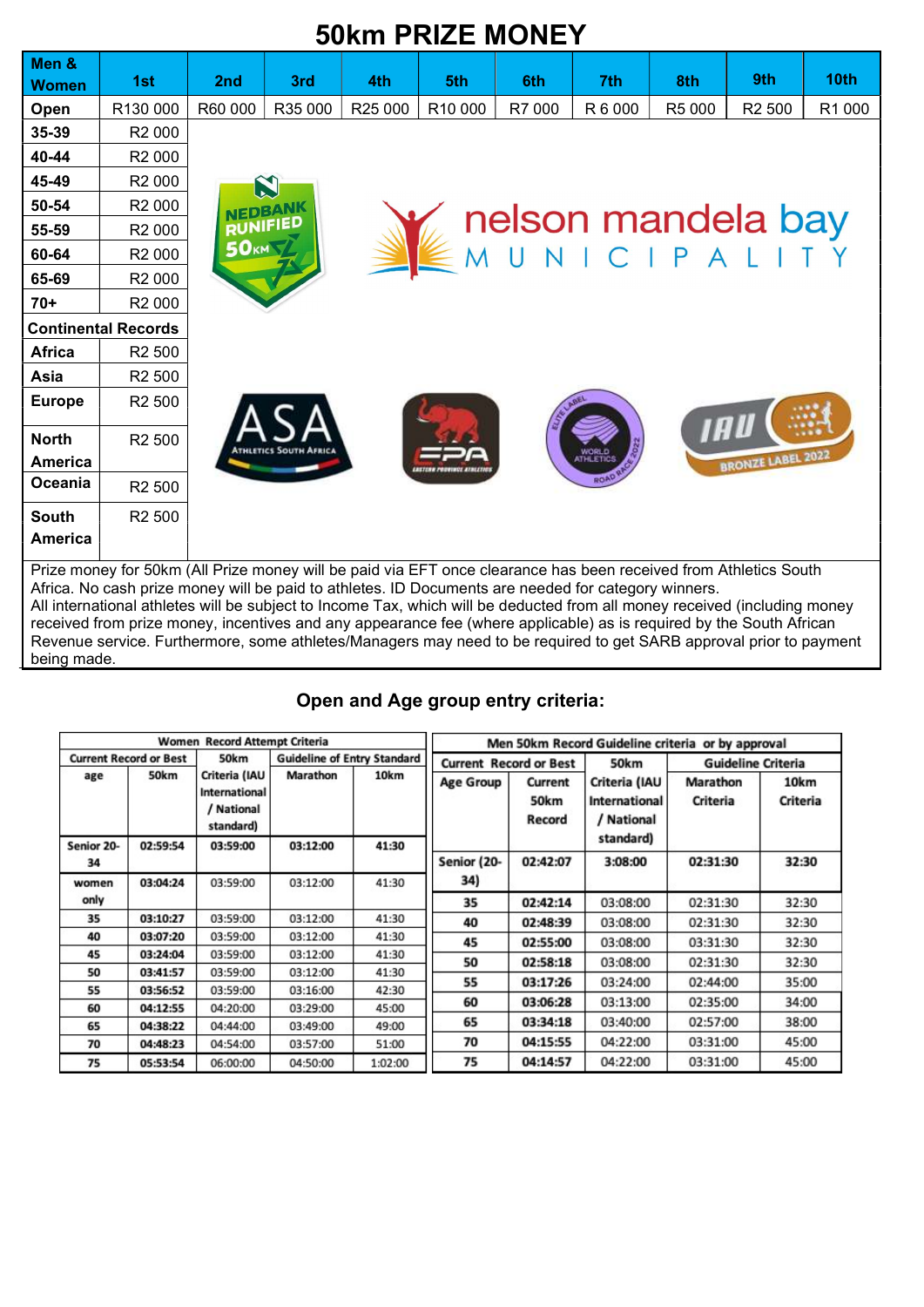| <b>Women's Continental</b><br><b>Best Performance</b> |                   | <b>Mens Continental Best</b><br><b>Performance 50km</b> |                   |  |  |
|-------------------------------------------------------|-------------------|---------------------------------------------------------|-------------------|--|--|
| Continent                                             | Current<br>Record | Continent                                               | Current<br>Record |  |  |
| <b>Africa</b>                                         | 03:04:24          | <b>Africa</b>                                           | 02:42:07          |  |  |
| Asia                                                  | 03:18:34          | Asia                                                    | 02:51:27          |  |  |
| Europe                                                | 03:07:20          | Europe                                                  | 02:47:42          |  |  |
| North<br><b>America</b>                               | 02:59:54          | North<br><b>America</b>                                 | 02:43:45          |  |  |
| Oceania                                               | 03:19:12          | Oceania                                                 | 02:50:11          |  |  |
| South<br><b>America</b>                               | 03:26:11          | South<br><b>America</b>                                 | 02:48:05          |  |  |

#### Continental Records:

#### COVID-19 INFORMATION **DOCUMENT**

All Local, International Athletes, Support Staff and Contract workers on the race that participate or work at the Nedbank RUNIFIED 50km Race, due to take place on Sunday 06 March 2022 are advised to submit their COVID 19 Vaccine Certificate.

It is advised by the South African Government that people should vaccinate.

International Athletes need to ensure they met all the relevant visa, covid tests, and other vaccinations that may be required by their airline and South African Immigration prior to entering South Africa and in the due time as stipulated by their relevant country and airline after the event.

The Race Organizers will not be held liable to pay any cost for these items, Tests, Accommodation or Food due to the athlete failing to meet the necessary requirements, nor for any Isolation or quarantine from negative tests, or any country requiring such isolation / quarantine prior to or on arrival.

For any meetings, events and any other gathering before or during your stay at the Hotel and before the Start of the race, you need to fill in the COVID register, sanitize and do the required temperature check that will be available.

#### COVID-19 regulations level as Gazette by the South African Government on 01 October 2021

- Adhere to all Health protocols
- Sanitize at all times
- Wear your mask/buff at all times except from start to finish of race and when vigorously exercising outdoors.
- Social Distancing, at least one and a half meters
- If the persons refuse to disperse, appropriate action will be taken by the designated COVID-19 Enforcement Officer, which may, subject to the Criminal Procedure Act, 1977 (Act No. 51 of 1977), include the arrest and detention of any person at the gathering

\*NOTE – if the South African Government enforces any other Alert Level before the race, updates will be done in due time and all the regulations need to be adhered to. https://www.gov.za/covid-19/about/coronavirus-covid-19-alert-level-1

#### For information only:

A nearby COVID-19 Testing facility is located at: 3 How Avenue, St George's Park, Port Elizabeth Tel: 041 393 7904 Cost of PCR tests are R500 (US\$ 35 approx) Rapid Antigen Tests (RAT) are typically R150 (US\$10 approx)